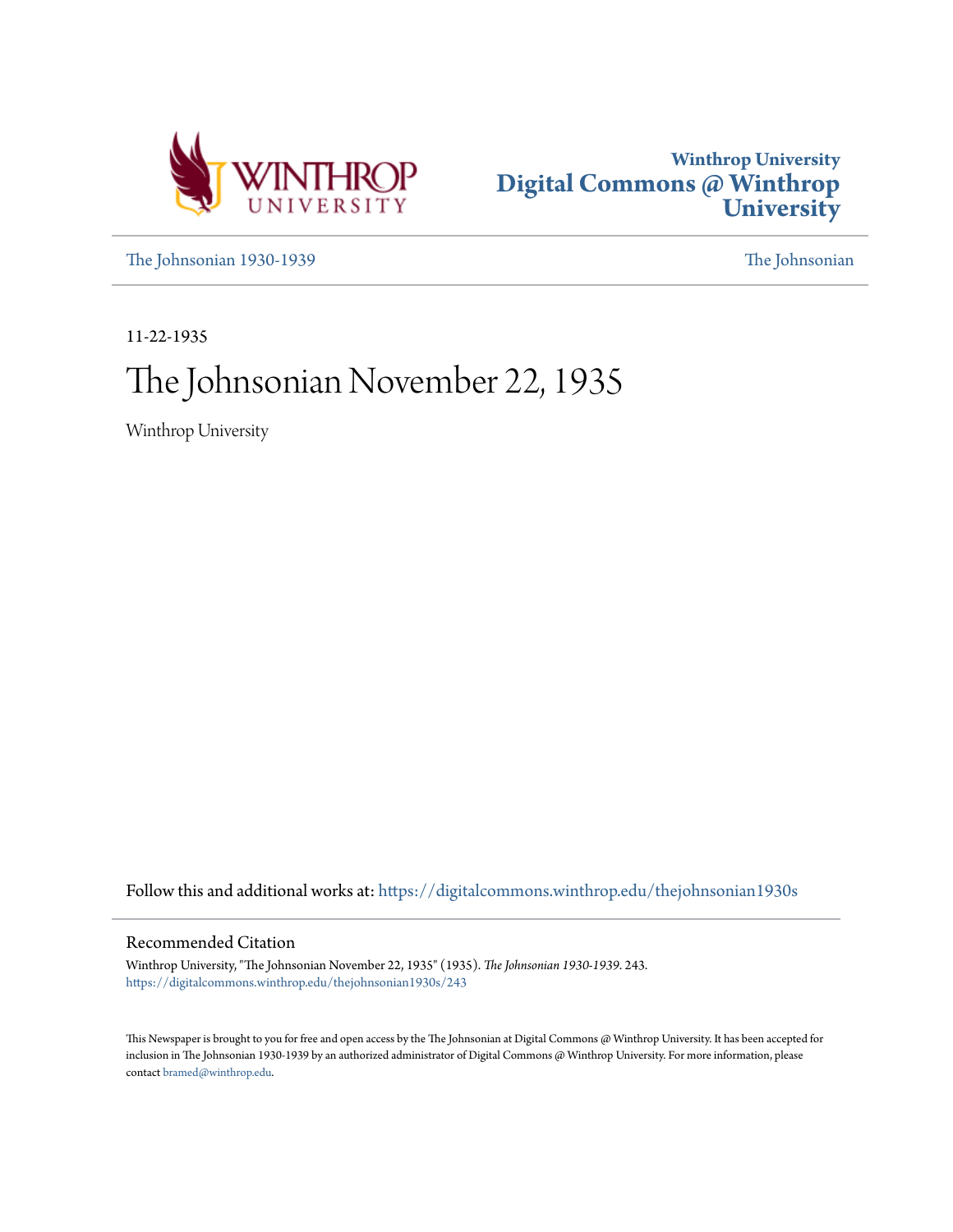# Library The Johnsonian THE OFFICIAL PUBLICATION OF THE STUDENT BODY OF SUBSCRIPTION, \$146 A VEAR

**BOOT HILL SOUTH CAROLINA MOTORN MOTORCOM AS AND** 

 $n \rightarrow \infty$ 

VOL. 13, 190, 10

**CAMBRIDGE UNION STRESSES GOOD-WILL** 

eporter Hears Englishmen's Views on Movies, Dancing, and Ambitions

en and Add Mary Virginia Pic mones debated against John Royle and<br>C. J. M. Alport, of Gambridge Union.<br>Priday night, November 16, in Mahn<br>Auditorium. The query for the debate<br>was "Resolved: That the judiclary<br>abould have no power to overvist. ted against John Royle and dd have no power to override the creentive and the legisla acts of the

John<br>a declar<br>two ure."<br>John Royle prefaced his speech with<br>declaration of goodwill between the<br>wo countries represented on the plato countries represented on the plattwo counties represented on the plat-<br> $\eta$  form, and wished for America, as for four outher, the state of the<br>main of plane, as for his average on the same of the state of the<br>state (back represented on the state of the s

vertilities renodent by a bench of<br>learned, non-partisan justices.<br>
O. J. M. Alport, the second openker<br>
Cor the afformative, developed the sause<br>
for the afformative, developed the sause<br>
noming ideas at least stiffy pear

Addie Stokes, as the second negative and imm

Ŀ

**DR. PHELPS TO ATTEND** 

## Winthrop President Will Ad-**Convention in Kentucky**

Dr. Shelton Phelps will leave Rock Dr. Shelton Phelps will leave Rock<br>Hill Monday, December 3, to arrive in Louisville, Kentucky, Wednesday, December 4, at which time he will address<br>the Southern Association of Colleges<br>for Women appointed that Southern Ass

le la a member of will be observed on Saturday.  $\overline{u}$  $\overline{c}$ 

Leav ar Louisville on the 6th, Dr. eavenue Contenue on the contenue of the Archimedians Discuss<br>reland Conference to be held in **Archimedians Discuss**<br>cago, December 6-7. **Importance Of Ma** 

Mr. and Mrs. Burt gave many "point-<br>gu" on the writing of marketable ent" on<br>works.

Dr. Magginis Talks To

Professor Willis D. Magginis ad-<br>caund the Mariboro County Educa-<br>on Association at Bennettsville,  $\begin{minipage}{0.9\textwidth} \begin{tabular}{p{0.85\textwidth}} \textbf{Gross} & \textbf{MartV} & \textbf{MartV} & \textbf{MartV} & \textbf{MartV} & \textbf{MartV} \\ \textbf{Gross} & \textbf{Aoss} & \textbf{Dematrix} & \textbf{MartV} & \textbf{MartV} & \textbf{Biss} & \textbf{BES} & \textbf{MEXER} \\ \textbf{Dos} & \textbf{Dos} & \textbf{MartV} & \textbf{MartV} & \textbf{MartV} & \textbf{MartV} & \textbf{MartV} & \textbf{MartV}$ 

NOTICE! Normal and the base and the base and the base and the state of the base of the base of the base of the base of the base of the base of the state of the state of the state of the state of the state of the state of the state iun<br>arv Chi Pre ent Payel

# **FRESHMEN PROVE** "PEPPIEST" GLASS

men Win Pep Meet Held Fresh In Amphitheatre; Event ost Unprecedented

Almost Unpreodented<br>
Amost unpreodented<br>
Amost unpreodented in the stating of Winthrep College was<br>
the a hatery of Winthrep College was<br>
the a hatery representing the allows Typ Ouy"<br>
pop meeting Monday night, November 1

**sudge** Miss Chlo Pink, Mrs. Mary E. Gibson, Miss Julia Post, and Dr. H.

**PLANS FOR MODEL LEAGUE PROGRESS** 

ton Jarrell-awarded the trophy.

Nineteen Colleges Accept Invita tion-Strawberry Leaf Sponsors Contests

me queent system are cannot painting the<br>system are cannot and the system of the second regard and the second regard to the<br>state, pointed out that the change are and Virginia accepted invitations<br>through the model of the

Tauy and Anysanus, and the question<br>of angeles in addition to the regular distantions,<br>the Strawberry Lexf will sponsor a de-<br>bathig tournament Priday, December 6.<br>The imprompile, carterial, extense-<br>raneous, and after-dim all delegates.<br>The first session of the Model League

Touth Looks at Religious and Education The Richards of the Model League<br>funal Questions."<br>
The first session of the Model League<br>  $\Gamma$  Philowing this, Dr. Fholps will attend at  $t$  20 o'clock, and will edipure at<br>
the for

uay.<br>xilon will be entertained in the o allege dining room

Importance Of Math

Burts Confer With<br>
The The Harpertane of Matematics<br>
Pierians Wednesday at the scheme of discussion at a meeting<br>
Prior to the tea given by the Pierians and S. November 18, in Johnson Rall.<br>
Prior to the tea given by the P

masure as succession and the one of the chief and the constitution was revised to provide for a meeting of the club the third first and third Fridays as has previous

Manggrams I aucus I De Caroline and Francisco and Francisco County Association by Deen the case.<br>
County Wills D. Magricia ad- mitter was appointed: Louise Gray, and the Marthon County Education of the Marthon County Educa

# 206 GIRLS PLEDGED BY SOCIAL CLUBS DISCUSS REGULATIONS

Week of Rushing Ends Novem ber 18 With Extensive Pledging of Girls

Two hundred and six girls we<br>ledged to social clubs after a week<br>ushing which ended November 18, 37<br>it is as follows:<br>Omega Gamma Delta—Ruth Pierre 

ing which varses.<br>Is as follows: Delta-Ruth Stewart, mega Genuma Delta-Ruth Stewart, mega Genuma Delta-Ruth Stewart, Heler<br>I Cox, Marguerite Tidmarsh, Heler<br>It, and Garoline Riley.<br>At, and Garoline Riley.

for www.file.org/mainter.com/mainter.com/mainter.com/mainter.com/mainter.com/mainter.com/mainter.com/mainter.com/mainter.com/mainter.com/mainter.com/mainter.com/mainter.com/mainter.com/mainter.com/mainter.com/mainter.com/m

Surasky.<br>
Sigma Omega Delta—Bobble Zimp,<br>
Helen Tindal, Remer Linley, Minnle<br>
Ecigler, Edna Baike, Elizabeth Kelly,<br>Lelia Sitton, Billie Morrow, Louise Lelia Sitton, Billie Morrow, Louise<br>Pant, and Nancy Beattle.<br>Lambda Omicron Thela Pi—Elsie<br>Langley, Gladys Orr, Louise Foy, An-

gelle H long, Alda Roe Wheeler, and Grace Funderburk.

rungerpurk.<br>me Kiema—Vimunia Alme  $\frac{1}{100}$ Helen Bryant, Libby byrd, Mary Dobbins, and Virginia Latimer.<br>Lambda Omega Kenna-Lucy Allen

| Lambda Omega Kappa-Lucy Allen,<br>| Lillian Bush, Lelia Troil.| Katherine<br>| Moss, Louise Stewart, Frances White-<br>| Moss, Louise Stewart, Frances White-<br>| Sigma Delta Fal-Belle Ray Tilling-<br>| hast, Hazel Peden, Paye Tolliaon

us Dena Par<br>Iazel Peden, F.<br>ms. Sara Syn Louisville,

Nans.<br>Pai Phi-"Lib" Chitiy,<br>Phi Delta XI--Vera Allen, Marth<br>Relason, Charle Frances Steward, Bett<br>Sone, and Mary Edwards.<br>Kappa Delta Phi--"Flo" Rogier and

e Hamilton.<br>a Alpha Delta—Marian McManu<br>Dixon, Jane Hasell, Louisa Mc<br>(Continued on Page Pour)



The contract pressure in the spherome of the set of the set of the set of the set of the set of the set of the set of the set of the set of the set of the set of the set of the set of the set of the set of the set of the

The Willey Plate," The China Plate," The China Creation of Plate," John Creek and Plate China Creation of the Drama, to be precented by the Manquers, in Johnson Hall, Saturn Drama, to be prosented by the<br>Magners, in Johnson Hall, Satur-<br>day, November 22, at 8:15.<br>The Wilbow Piate" has a Cala-<br>cae setting, replete with a dragon,<br>two spirits, a mandarin, flower

ria, stos<mark>tera.</mark><br>"The China Fig" is the dra

all ab an her two

To Audience At Winthron Faculty Committee Offers Res ammendation - Representa-**Hyan Conciden Delas Devision** on by the "

> $\mathbf{w}$ al sta

aittee as to the advisable change in be no in an what they are successing with

spending Gatunday out of town, was an spending Battirday out of town was on<br>of the topics of discussion in the Stu<br>dant Senate of Winthrop College, meet Ing in John seon Hall, Thursday, No

**STIMENT SENATE TO** 

dent Benate of Winkings, Roeinstein, and Maria Control and The Scheme Hall, the conduction of the following respectively. The following respectively the steering conduction, were likeled for changes and revistors. One con Paul Fleming Presents Progr Mr. Paul Pleming; magnital and pro-<br>
Mathis to Whalkrop by this wife, hen,<br>
Mathis and pro-<br>
Hatharine Heutin Burt, who is also a feasor of economics at the University<br>
Mr. and Mr. Burt had dinner in the off Pennsylvania,

**MISS WYGAL CAMPUS** 

# **VISITOR LAST WEFK**

Mombon of Matlanal V W C A Giaff Lad Various Discove. sione Have

Miss Winnifred Wygal, member of the National Y. W. C. A. staff, vialted the Winkhrop Campus on Priday, November 15.<br>
wenter 15. At 12:30 on Priday Miss Wygal spoke

At 13:50 on Pricks Mins Wypel speker<br> $\Delta t$  and  $\Delta t$  members of the Vergers, Morning to an<br>embers of the Vergers, Morning on the Vergers of the Vergers of the Vergers<br>of Committee, "Sin educe suggested ways (Committee," S

Memericus, The Disne of the Grafs, that it is a pool thing that there forestly. Money Decreases in Members of the decision of Memericus and the members of the forest in the forest of the members of the forest in the membe

Frances Holland Wins<br>In "Peace" Contest

In "Peace" Contest Regional state with the space of the state of the space of the space of the space of the space of the space of the space of the space of the space of the space of the space of the space of the space of

Humor is the prodominating note of "Joint Owners in Spain" (Eleanor Hobson, the characters). There are two old maids and an Old Ladies' Home

involved.<br>The lableaux are-well, if you've<br>seem any Manguer tableaux, you'll know that details aren't more<br>ative mongh to any they'll keep up<br>the standard. haveh

arcther, it seems, a er en rs, that An Evening of Dre

ATTENTION FLEASE!<br>The ladies of the Press have de-<br>cided to concernirate all their energies next week on being thankful.<br>Therefore be ye thankful....<br>there will Noted Writer Disease The To TALKS ON AUTHORSTON

**Mr. Struthers Burt Speaks** 

 $\sim$ 

*un*cusses vo<br>exissifically Re-

 $-11$ 

esivel Dr. Gindenic

Classifies Magazines as "Pulse".

"Big Fiats" and "Sileks"....

Other Points

Mr. Struthers Burt, noted writer a

November 20, at 12:30.<br>
Mr. Burt was accompanied on his<br>
visit to Winthrop by his wife, Mrs.<br>
Katharine Newlin Burt, who is also a<br>
mell.known media

combas dú at túidir

## **MAGICIAN APPEARS IN ARTIST COURSE NUMBER**

of Magic La Assisted By

 $m_{\ell_1, \ldots, \ell_n}$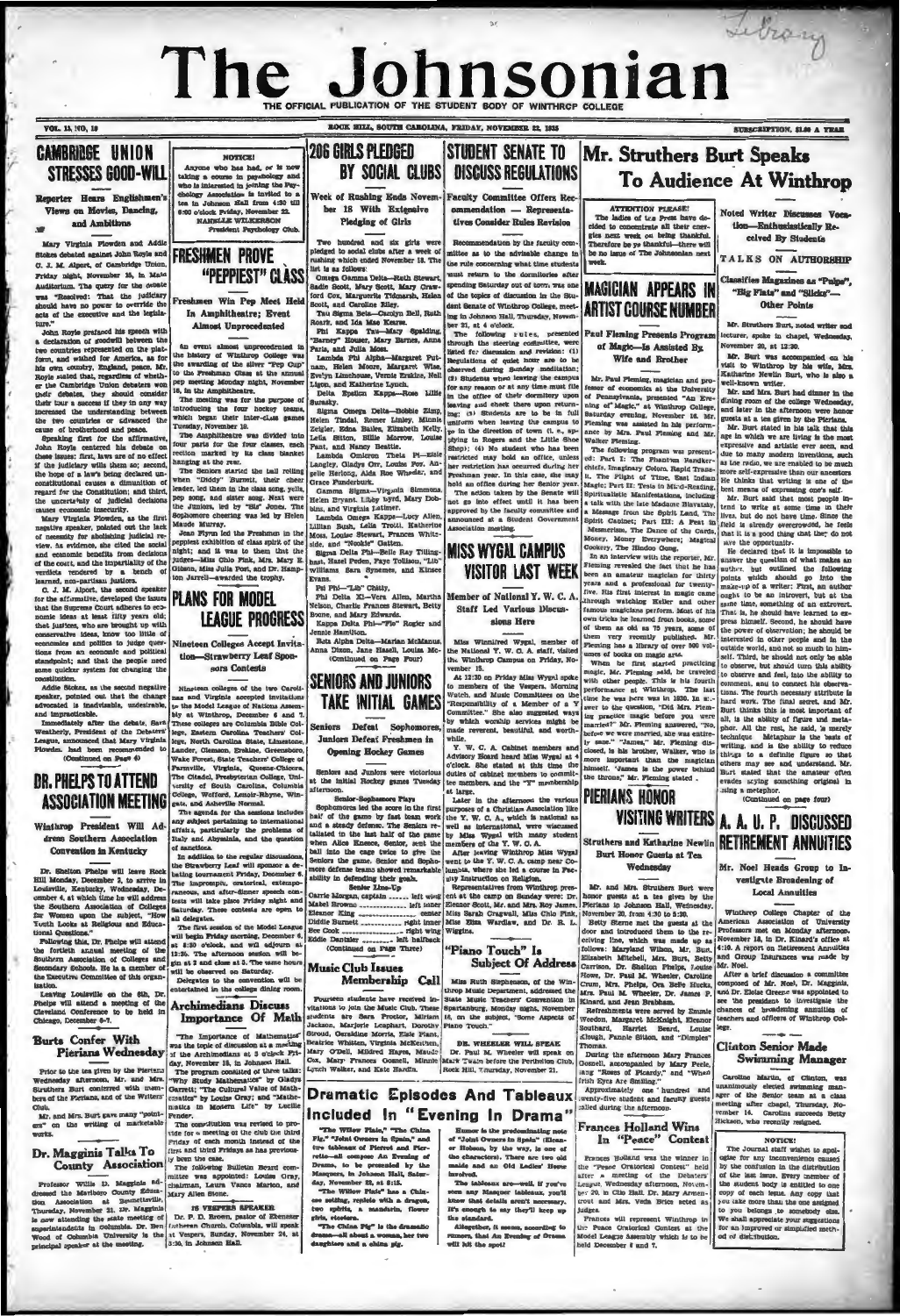## THE JOHNSONIAN

ISSUED EVERY FEIDAY<br>Ing the Regular Session The Official Organ of the Stude<br>Winthrop College, The South Carolina College for Wom \$1.00 Per Year **Subscription Price (regular a**<br>Subscription Price, By Mail.

| Entered as second-class matter November 21, 1923, under the Act of March 3.<br>1879, at the postoffice in Rock Hill, S. C. |  |
|----------------------------------------------------------------------------------------------------------------------------|--|
| Member of Couth Carolina Press Association                                                                                 |  |
| <b>EDITOBIAL STAFF</b>                                                                                                     |  |
|                                                                                                                            |  |
| <b>BUSINESS STAFF</b>                                                                                                      |  |
| ELIZABETH KERHULAS  Assistant Dusiness Manager   {                                                                         |  |
|                                                                                                                            |  |
| <b>REFORTERS</b><br>Dot Manning, Annie Rosenblum, Virginia McKeithen, Mary Phillips, Hattie                                |  |

Stewart, Ruth Bethen, Mary Galiman, Lorena.<br>Jeasie Teague, Jean Mosa Madeleine Havnsworth FRIDAY, NOVEMBER 22, 1935

ROOSEVELTS THANKSGIVING PROCLAMATION ROUSSN'S ELLI'S THANGHUIR PROUGHALITURE THE TRANSPORTED TO THE TRANSPORT OF THE SERVICE STATE THAT IS SERVER THAT THE STATE OF THE SERVER AS delivered a peculiarly percentation by the President Roosevelt has delivered a pe text of the proclamation for many reasons, not the east of which is that it may be interpreted in the diminutive to apply to our campus. As we read the message, it behoves us to take stock and reduced our energies along t

The proclamation reads as follows:<br>"I, Franklin D. Roosevelt, President of the United States of America, hereby designate Thursday, the twenty-eighth of November, 1935, as a day of national thanksgiving.

"In traversing a period of national stress our country has been knit together in a closer fellowship of mutual interest and common purpose. We can well be grateful that more and more of ourpeople understand and seek the greater good of the greater number. We can be grateful that selfish purpose of personal gain, at our neighbor's loss, less strongly asserts itself. We can be grateful that peace at h ome is strengthened by a growing willings on counsel. We can be grateful that our peace with other to comm natio ns continues through recognition of our own peaceful pur-

"But in appreciation of the blessings that Divine Providenc "Sut in apprecisation of the bessugg that Divine Providence has bettered upon us in America, we shall not rejoice as the Pharises rejoiced. War and strife still live in the world. Rather, must America hy example and in pra ning of distre is among peoples and advance peaceful trade d frie in.

"The future of many generations of mankind will be greatly The future of many greened years. We have a new trail.<br>
"Let us, then, on the day appointed, offer our devotions and<br>
"Let us, then, on the day appointed, offer our devotions and

bumble thanks to Almighty God and pray that the people of<br>erica will be guided by Him in helping their fellow men. r hu

"In witness whereof, I have hereunto set my hand and caused

In witness whereof, I have hereunto set my hand and caused<br>the seal of the United States to be affixed.<br>"Done at the city of Washington this 12th day of November,<br>in the year of Our Lord inteten hundred and thirty-five, an and sixtisth<sup>"</sup>

### "WHAT'S SAUCE FOR THE COOSE..."

"WHAT'S SAUCE FOR THE GOOSE-"<br>Something is happening on our campus that is upsetting the<br>whole student body; and we feel that their researtment is justifiable. It was amounced last Wednesday that if students were not<br>in th

Of course, such an announcement stirred up ill-feeling. Why should girls between the ages of 16 and 22 be compelled to come meals on time? They are polite enough to be there if they<br>conably can. And when they are late, it makes no difference reasonancy can. Ann when trapy are late, it makes no untremenes<br>to the dining-room sebalarahip girls or to the waiters. If the din-<br>ing-room sponsored individual service, the reasonableness of the<br>announcement would be evi the usual time, for classes still begin at 3:30 and the dining-room is the usual time, for classes still begin at 3:30 and the dining-room is detered of students before that rime.

mountement referred to is the fact that whereas students are<br>locked out of the dining room, the officers of the college-faculty trons, and office workers-are allowed to come in as members, marrons, and orires workers—are allowed to come in as late as they please! Now in certain cases, and very few of them, we can understand this procedure. But it is the duty of matrons and factly members and officer  $rs. m$ and inclusions and work and dressing time so that they can get to alterni clocks and work and dressing time so that they can get to on time-if we must be compelled to this childish regulation UST NB

## DIVORCE IN THE SOUTH CAROLINA COURTS

Martinus in a man South Carolina<br>Next January, an appeal to legalize divorce in South Carolina<br>will be heard at the seasion of the General Assembly. To eliminate<br>a 18-word prohibition against divorce from the state constit next November, popular assent, and

.

avoznamenos juevo ne:<br>Jesse – entel\_taren :

a postoffice box in Cartersville, Georgia, for six weeks, send a ik to Atlanta for a short while, or take the short Hrive across ten crues to Atlease for a short where, or take the about arrest chrome the Savannah river to Augusta, and obtain their or one of the They will get their divorces, regardless of cost, so why should South Carolina not be the be way?

Perhaps some South Camlinians feel that by making divorce harder to get, they can hold together broken homes. This is entire y wrong. Broken homes that are forcibly held together inevitably recult in but one thing-more unlappines to the parties con-<br>result in but one thing-more unlappines to the parties descri-<br>cerned. Frequently, one or other of the parties deserts. Whether or not he or sho then enters upon a life of laxity varies with the oriental part of the continue to live

nuividual. But certainly it is not morally right to continue to live<br>has a mate when one in longer loves or respects!<br>According to the modern standards, divorce is considered the<br>ogical and broad-minded solution of marital  $\alpha$  and  $\alpha$  come-minused solution or marrial unnappiness, so raise of Rep.<br>has this trend gone that one member of the present House of Rep. exerge the distribution of the control of the control of the control of the control of the control of the control of the control of the control of the control of the control of the control of the control of the control of

We do not advocate whole<br>and correlation of "Hollywood" diverces. We be-live that just cause for every legal diverce should be duly established; and we believe that a certain period of time should clapse between the time granted. This<br>And when bros divorces at home

| <b>FACULTY OPINION</b>                                                                                            |
|-------------------------------------------------------------------------------------------------------------------|
| I have been following with a great<br>deal of interest the various articles<br>which have appeared under "Paculty |
| Opinion." Many of these have been<br>tabloid sermons, and I have agreed  <br>with what the preachers have had to  |
| say. It would be gratifying from all                                                                              |

plats of view, were the students of<br>Initiarop College to follow this well-<br>sent and kindly advice.  $W^{\text{max}}$ meant and kindige after. Better here the point in the state are then then you in 10 and 10 and 10 and 10 and 10 and 10 and 10 and 10 and 10 and 10 and 10 and 10 and 10 and 10 and 10 and 10 and 10 and 10 and 10 and 10 and **Rut I am not m** led to treach to you this th

column.<br>I want you to know why I like<br>and what I think is best about<br>You have been told all kinds of pl<br>ant things about yourselves, and : any tunings account you have been all: I a<br>that you are a healthy group of you have things; I feel certain that you are p<br>ty-hat is, most of you; and I st of you; and I ax<br>accept the dictum of a quite willing to accept the detum<br>may speaker that you are pletter intelligent, and speet. But these<br>intelligent, and speet. But these is<br>many other proups of piris that<br>may other proups of the featuring of the final<br>compa uite willing to a s me glow like an ek th an a  $\overline{a}$ an infra-red<br>nk of it and th prassan<br>rill, wh  $-7.61$ te it, with an ultr ion, like a sophomore who has ju This is your ear amenablentas. Il<br>Ion, but it is a blessing to you and to your in You won't find the word in the not yet anyway. After this a cold by The State, and Th ary-more year and we can be considered in the file of land and the file and the file and when The West Time with a method in the with the set of the set of the set of the set of the set of the set of the set of the set of Mr. Visetelay will put it in his new that the conductionary. But not at present if it is not all to see the mean a seven there means a sweet combination of earnest and amenabulity Macis of your East and amenabulity Macis o ra that legislative ratification in 1937.<br>
The Constitution, adopted in 1937.<br>
The Constitution, adopted in 1937, proclaims, in its chortest density can assume that the constitution, adopted in 1935, proclaims, in its chortest de

room 1'm become convinced of it **Y** mee that there are colleges where fair young daughters of *<u>void</u> uniques* then  $\sim$ the slan to do. Pana and mam have to send them off somewhere to<br>have to send them off somewhere to<br>keep from admitting that name and ing that papa and mama are licked. But there are around. ally few of you that are here just because it's stylish or because you are

cause it's styliah or because you are<br>seting relief for cannt.<br>Better even than your carnest<br>associate the state of the state in the layer will increase in<br>the state in the state of the state is stated in the state<br>of the caught in institutions where more than<br>and it wasn't because of my class;<br>and it wasn't because of my teaching<br>for Tve tried the same thing on you to suggest -eray  $\overline{1}$ news mm  $1.1$ 

ourgenite:<br>w. Jones?"

JODEST"<br>1081 "Yas, Aeren

Sergeant: "Well, the next the

**Detroites Our Adams** 

MATERIALS FOR

THE MODERN

**HOME** 

**Pure Grain Lumber** 

**CATAWBA** 



**au-There** has been a rumor<br>ut the campus that *e*ur cuts<br>aken away from **u**z. This has  $1.0000000$ ay be tak elved with great surveys on We cannot un stand why any

id think that these mis a a t taroe cuis a semester<br>nial io progress in our<br>fain colleges are using rould be detriment<br>rork. All up-to-da to-date colleges e cut ave se nave prov<br>sem just a lit itenif m If successful to the differentiation in the of much needed recreation in the solid world have the false, and would have ent, so it me that the ru the most small for

**Tagged:** Cath  $T_{\text{max}}$ 

"Minm, but that popcorn has a half a half and the excluding and rove past the stan .<br>and state datas .

 $H = \frac{1}{2}$ Thaplain (to prisoner in electricially): "Can I do anything for you?"<br>Prisoner: "Yes, hold my hand."<br>Prisoner: "Yes, hold my hand."

"Why were you washing your spoon<br>in the finger bowl?"<br>"Ho I won't get egg all over my

Curious Old Lady: "Why, you've lost

Only postble reason we can see why they have had more practice



100% all wool camels hair navy coats with guaranteed Easl Glo lining, double and single breasted with double pleat in center

back, raglin sleeves. A wonderful 16.50 value-special to Winthrop girls at 15.00

Fitted styles in navy woolen belted styles with attractive collars and slightly flared skirts-9.75, 14.75, 16.50

**SWEATERS** 

All wool sweaters and twin sets of fine zephyr yarns, navy and all shades, slip over and button styles, in navy and black.

> 1.95, 2.45, 2.95 **BELK'S**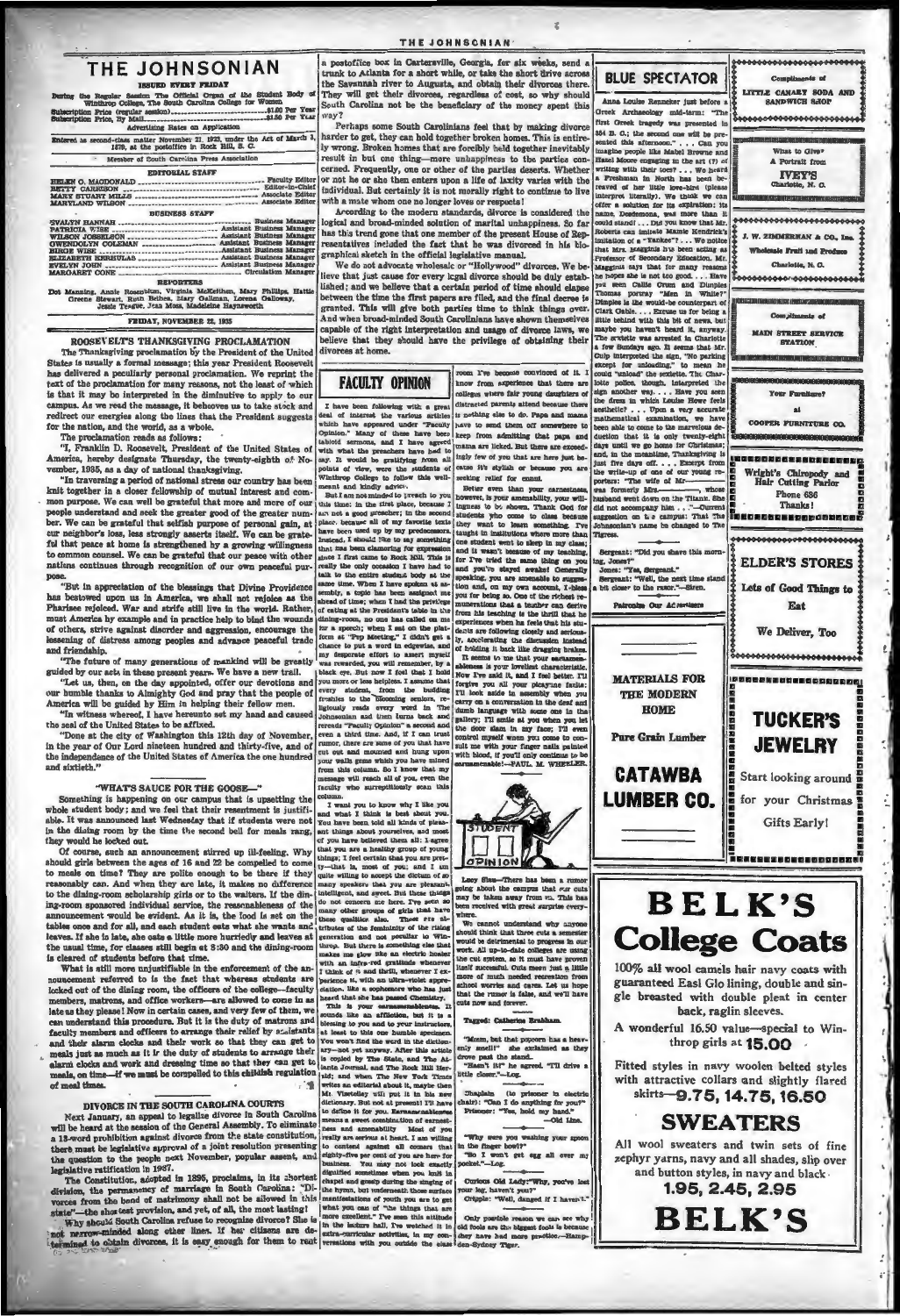## **CHANCES AGAINST HAPPY MARRIAGES**

If we are men and women enough to stay.<br>
If we are not working to distribute the constraints and the overalously to<br> $\frac{1}{2}$  is the analysis of the state of the game and the overalously<br> $\frac{1}{2}$  is the principal term of

their toys

 $\frac{1}{100}$ 

sorrow<br>And shut your ears unto the

h the old pain,

nemories that nourtah the old p

Yes, you may look away your p

stare<br>stare maintaining the resident<br>time your lips by for<br>brave song<br>the your set your out<br>cance more  $\alpha$ 

and two

Or you may idly turn a t

To find yo ur late h

That calls you to a pencilled word she

# Thanksgiving Services<br>Held In Johnson Hall

sgiving services will be held in<br>Hall Thursday, November 28,<br>All students are invited to al- $\mathbf{r}$ summon Hall<br>at 13:30, All at

la Our Adv

Queens-Chicora Meets<br>Winthrop In Debate

Martha Hood and Eisie Setner of

near toys and quit at the first sign Rebels Against Rule (see to the first sign in Rebels Against Rule (see Against Rule (see Against Sad one of the parts of the first corps, formula in the weak with the sign with the sig

ound we<br>see a second the newsle compared for the Young Republican organization<br>of the Young Republican organization of the second term of the Young Republican organization<br>have forms; they are in bold field they by the fi have are much thinner than they use to be; every man abould have one<br>his own, and if not, borrow his neighbor's .--The Gamecock.

**BUS TESS STAFF ENLARO**<br>th Kerhulas and Evelyn Elizabeth Kerhulas and Evelyn Joh<br>n have been added to the busin d Evelyn Jo ff of The Johnso in as Assist gers. This will com os staff for the year

### **ACCEPTS POSITION HERE** ry Net

Firstning Alu ...<br>Winthrop College.<br>has been to<br>schichter in ...<br>to graduating in ... r, claus of 34, ha suary reussiner, case<br>en appointed Trave<br>cretary of Winthrop

EE FATHERT<br>
Dines-"Walter, ii's been half a<br>
hour since I ordered that turite soup<br>
Walter-"Yes, but you know how turite soup<br>
ties are."--Newberry Indian. n half ar

## THE JOHNSONIAN

## Wisconsin Co-Ed **Pleads With 'Roo**

ted Collegiate Pr

hat.<br>The matter was discussed here re-<br>cently at the annual meeting of the Western New York X-ray technicians.<br>Dr. Allen J. King, professor of radio-<br>logical research at flywood polytonicative.<br>recounted development of a r

substance winter means the groperture<br>similar to and more powerful than radium and which promised some ruc-<br>costs in the trainment of cancer. The potentialities of the X-ray, he<br>said, in changing the form of germ,<br>cells an enabling the growing of tropical plant in the North

## Young GOP Members Charged With Task

re 11. Takk <br>
Des Moines, Nov. 8.--George Olm-<br>
Sied, national chattman, charged lead-<br>
ers of the Young Republican organization<br>
mon today, with responsibility of finding an "American way"<br>
impan-Wanten way"<br>
in American

**COLOR HARMONY** For the benefit of Joe L ats, Hal For the benefit of Journal Hall and the condition of the state and P. C.'s own "Columbo," if<br>there of this column makes a fermericons to a popular tune.<br>The object of my affections on production<br>The matrix production of th " th writer of th And says let's go to **CUYE SAYINGS** Soma cute sa Pamiliarity breeds attempt

Btudy ts are like coff of the active ingredient has

The dollar sign is only an